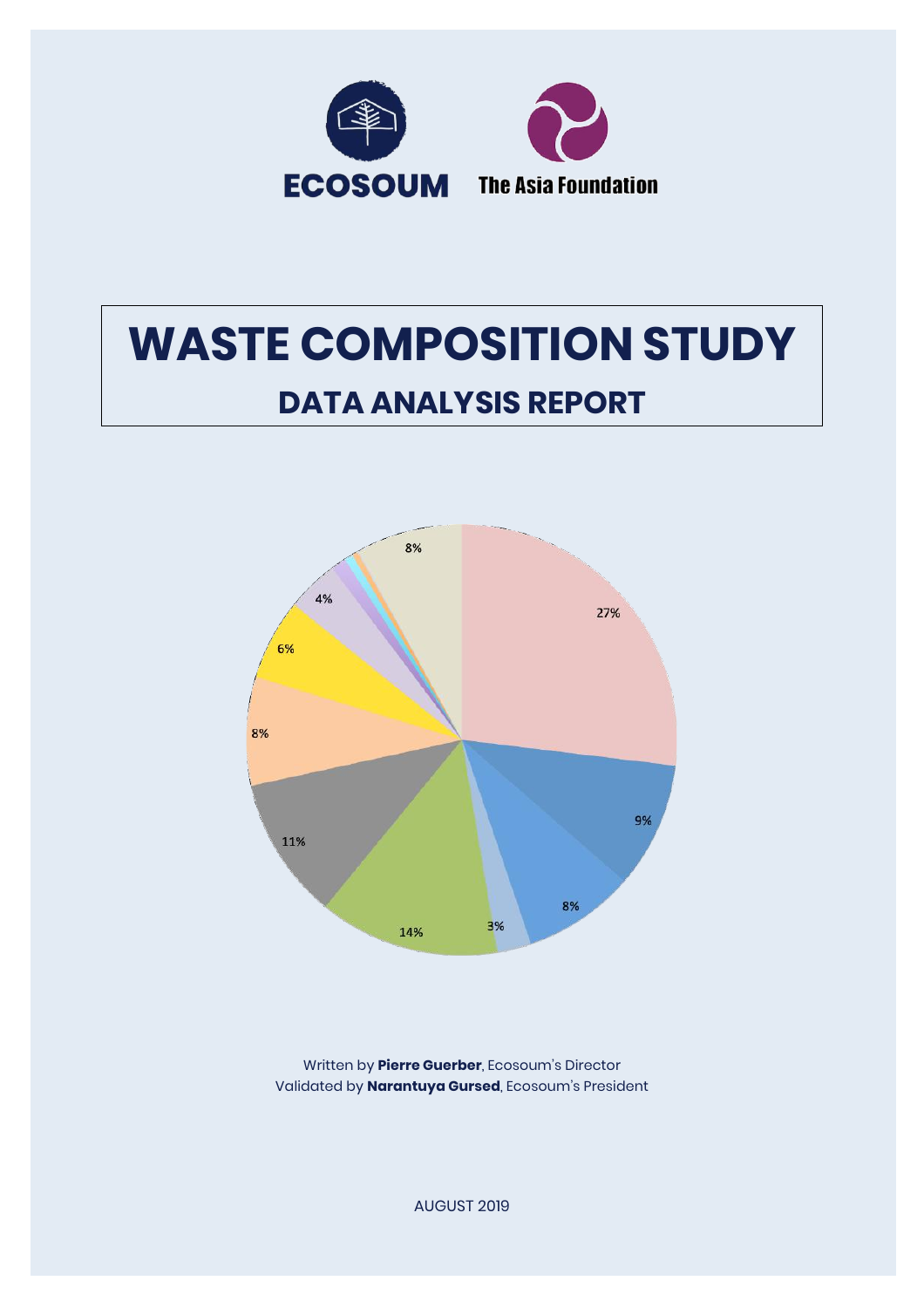# **INTRODUCTION**

Overall, data about waste composition in Mongolia is lacking, especially in rural soums. In Khishig-Undur, even though Ecosoum's team spent many hours in the local dumpsite to try and identify what kind of waste is mainly present, formal data about waste composition is virtually inexistent, like in the rest of the country.

As part of its waste management project in Khishig-Undur and thanks to the support of The Asia Foundation, Ecosoum has carried out in July 2019 a domestic waste composition study, in order to bring precisions to field observations and provide detail on how much of each type of waste is produced by average households in the soum.

This report aims to present data analysis results.

## **METHODOLOGY**

51 households from Khishig-Undur soum-center volunteered to participate in the study after Ecosoum's team posted an announcement on Khishig-Undur's Facebook page, which is followed by almost all families in the soum.

However, only 36 households actually respected the main guidelines and provided Ecosoum with their sorted waste. Therefore, this study is based on a representative sample of 10% of Khishig-Undur soum-center's households (36 out of 3671 ).

Before the beginning of the study, all households were given precise instructions and sorting bags. They had to sort all the waste they produced over the course of one week (from Monday  $22^{nd}$  to Sunday 28th of July 2019) into 15 categories:

- 1. Paper;
- 2. Plastic bottles (PET);
- 3. Hard plastic (HDPE, LDPE, PVC);
- 4. Plastic bags;
- 5. Tetra pack;
- 6. Glass;
- 7. Metal (e.g iron, aluminum, copper);
- 8. Food;
- 9. Fabric, woven items, leather;
- 10. E-waste;
- 11. Batteries;
- 12. Toilet and sanitary items;

 

- 13. Ash (measured at household if possible);
- 14. Livestock dungs (measured at household if possible);
- 15. Other.

<sup>&</sup>lt;sup>1</sup> Mongolian Statistical Information Service (http://1212.mn), 2018.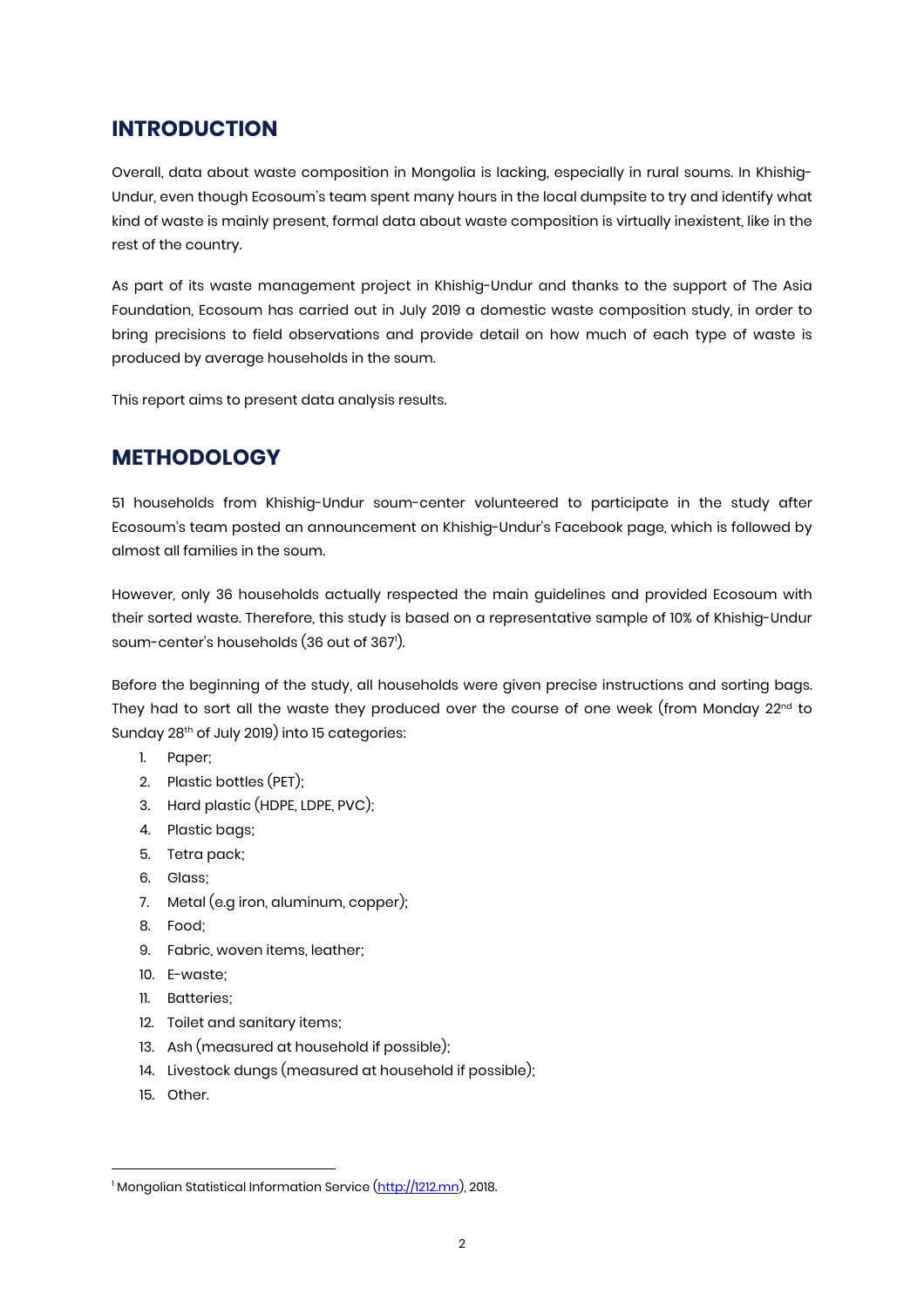At the end of the sorting week, they brought their sorted waste to a dedicated collection point where everything was weighed by Ecosoum's team. In some cases, waste was collected by Ecosoum's team directly from their homes and weighed back at Ecosoum's headquarter. When relevant, livestock dung was estimated after weighing a representative sample directly at household's khashaa.

Each participating household was also given a questionnaire to fill. This questionnaire had 8 main questions related to topics that may have an impact on household's waste production and that could be used to interpret data.

The questions were the following:

- 1. Does your household currently live in a house or in a ger?
- 2. Including yourself, how many people live in your home in Khishig-Undur soum-center?
- 3. Does anyone in your household perform a professional activity within your home/khashaa? If yes, precise what kind of activity.
- 4. What is the average annual income of your household?
- 5. How do you heat your home: electric, fire stove, other? If stove, what kind of fuel do you usually use in summer: coal, wood, livestock dung, other?
- 6. What heating system do you use to cook at your home: electric, fire stove, both electric and fire stove, other?
- 7. Do you have animals in your khashaa (dogs, livestock)?
- 8. If you have animals, do you usually give them your food waste to eat?

Data was processed and analysed in August 2019. Results are presented and discussed bellow.

# **CONTEXTUAL DATA FROM QUESTIONNAIRE**

#### **1. Type of housing**

92% (33) of sample households turned out to be living in houses, while only 8% (3) was living in a ger.



*Percentage of sample households living in houses and gers*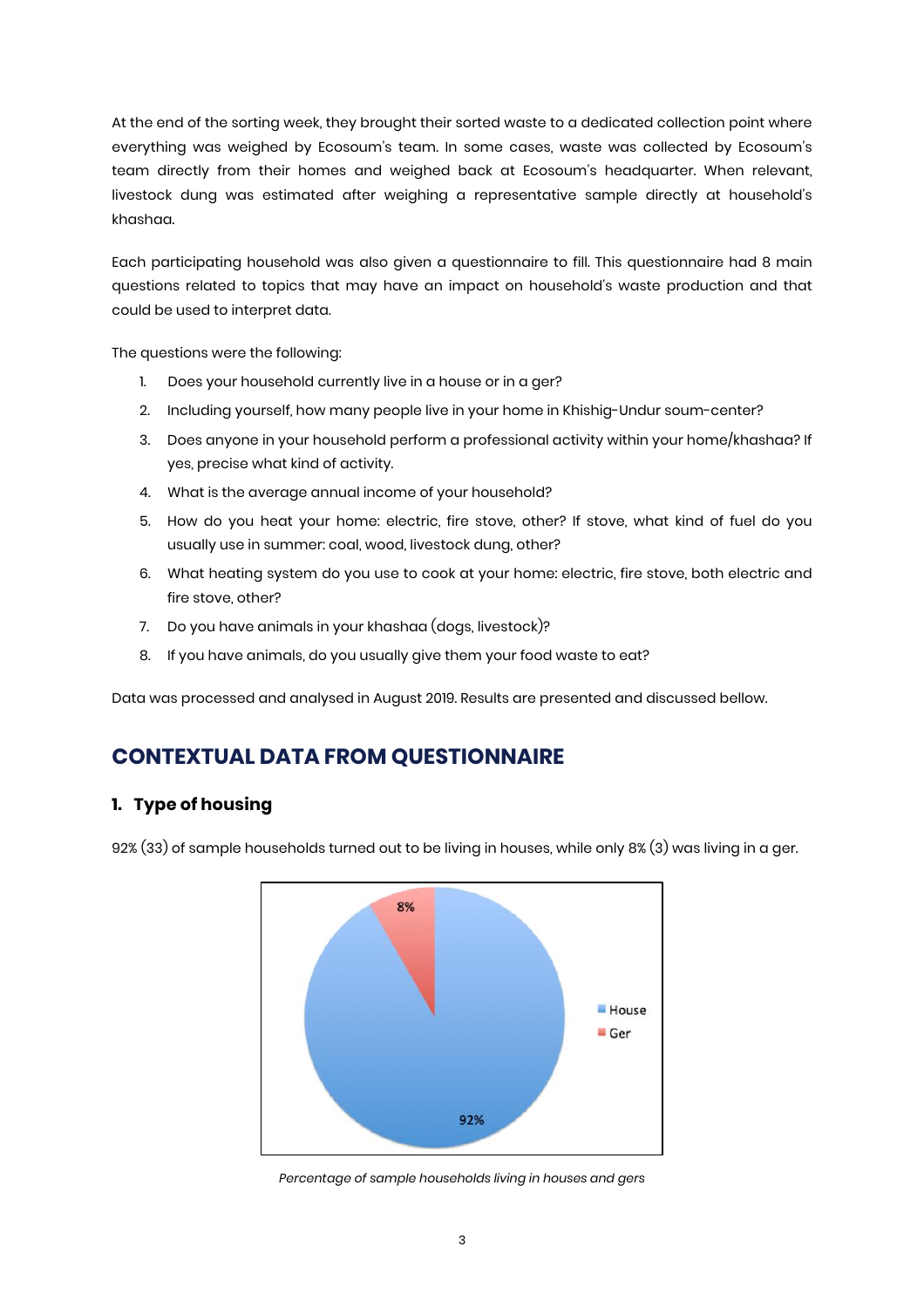#### **2. Number of people per household**

On average, sample households comprise 3.9 people, including 2.4 adults and 1.5 children.



*Average number of adults and children in sample households*

#### **3. Professional activity within khashaa**

Only 11% (4) of sample households carry out a professional activity within their personal khashaa: one is breeding cows, one is breeding pigs and welding metal, one grows cucumbers in a greenhouse and one is a mechanic.



*Percentage of sample households who carry out a professional activity within their khashaa*

#### **4. Average income**

 

The average annual income among the sample population is 7.5 million MNT.

The average annual income per adult in each household is 3.5 million MNT. $^{\rm 2}$ 

44% (16) of sample households have an income comprised between 5 and 10 million MNT. 36% (13) earn less than 5 million MNT per year, while remaining 20% (7) get over 10 million MNT.

 $2$  Annual income per adult was calculated for each household before to be averaged for the whole sample. If we simply divided the average annual income in sample households by the average number of adults in sample households, we found find an average income per adult of 3.1 million MNT.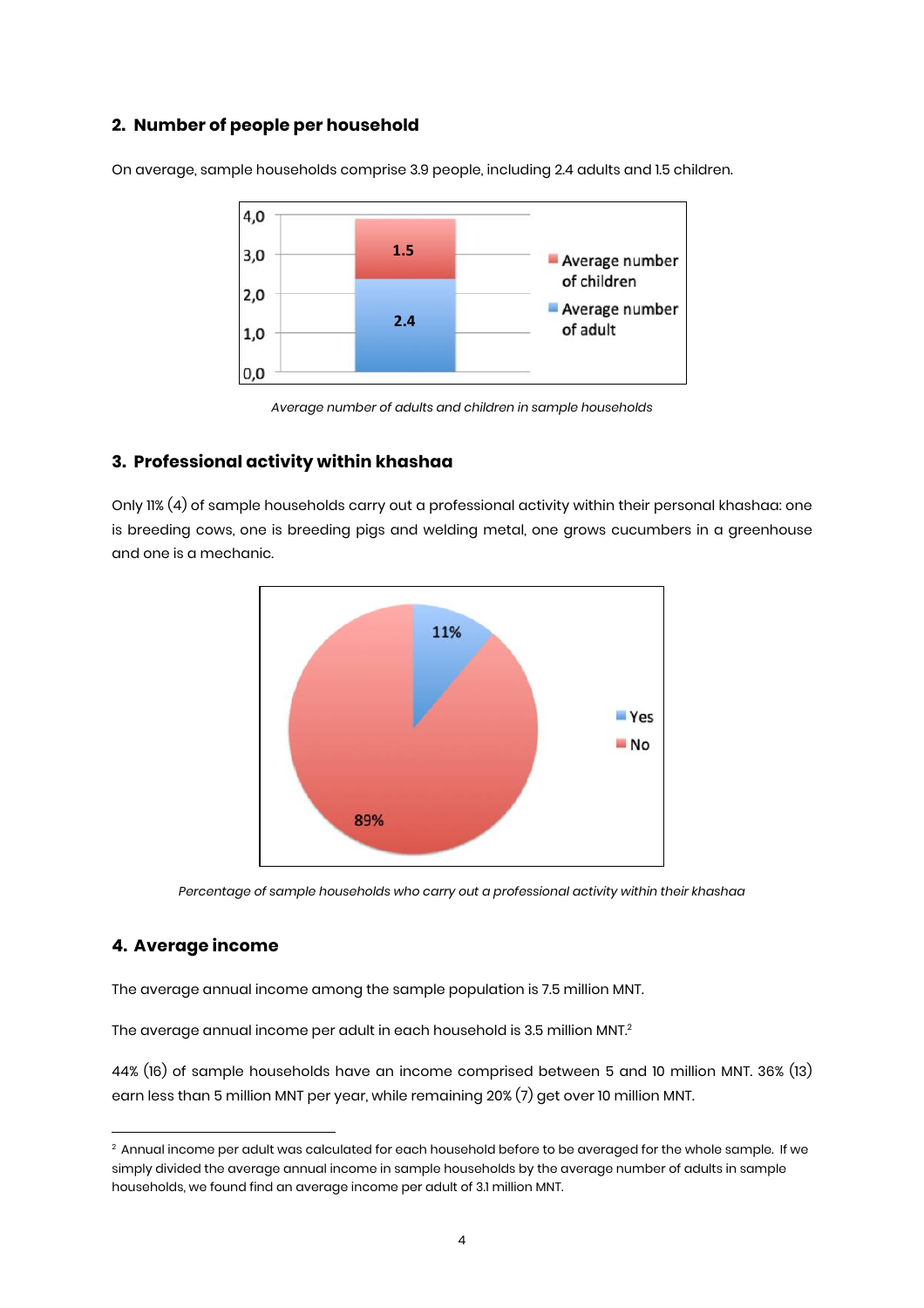

*Percentage of sample households depending on their average annual income*

#### **5. Heating system**

All 36 households usually heat their house thanks to a fire stove.

During summer, none of them fuel their stove with coal.

When they do light a fire, 83% (30) use only wood, 14% (5) use wood and livestock dungs, and 3% (1) use only livestock dungs.



*Percentage of sample households who use wood, livestock dungs or both to fuel their stove*

#### **6. Cooking system**

81% (29) of sample household usually cook on either electric or fire stove.

11% (4) use only fire stove while remaining 8% (3) use exclusively electric hotplate.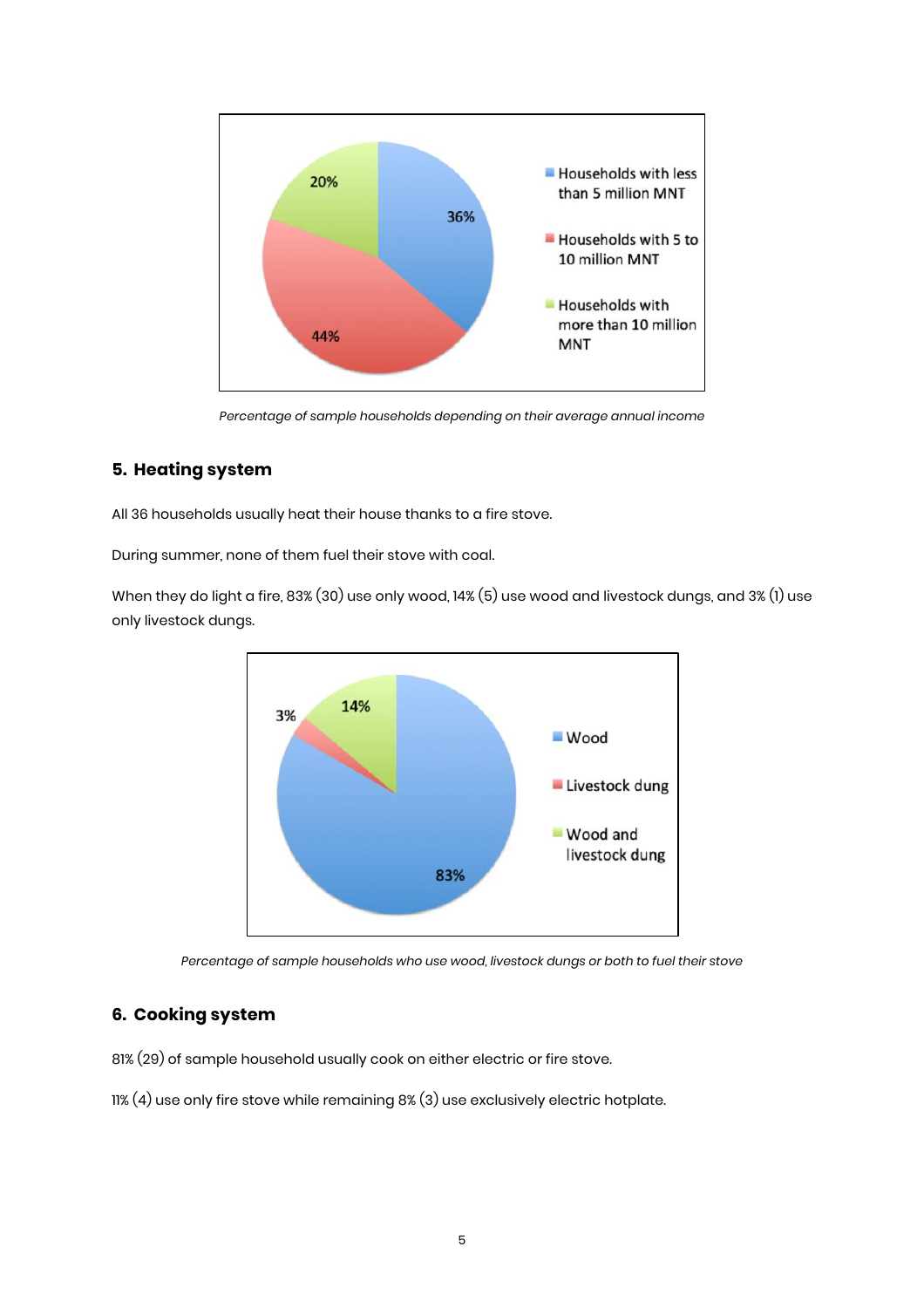

*Percentage of sample households who use electric hotplate, fire stove or both for cooking*

#### **7. Animals within khashaa in summer**

53% (19) of sample households claimed to have dogs while 8% (3) said they kept livestock in their khashaa during summer (2 of them have cows and the other have pigs). 39% (14) have no animal.



*Percentage of sample households who have dogs, livestock or no animals within their khashaa during summer*

#### **8. Feeding food waste to animals**

Out of the 22 households who claimed to have animals within their khashaa, only 32% (7) feed them with food waste.



*Percentage of 22 households with animals who feed them with their food waste*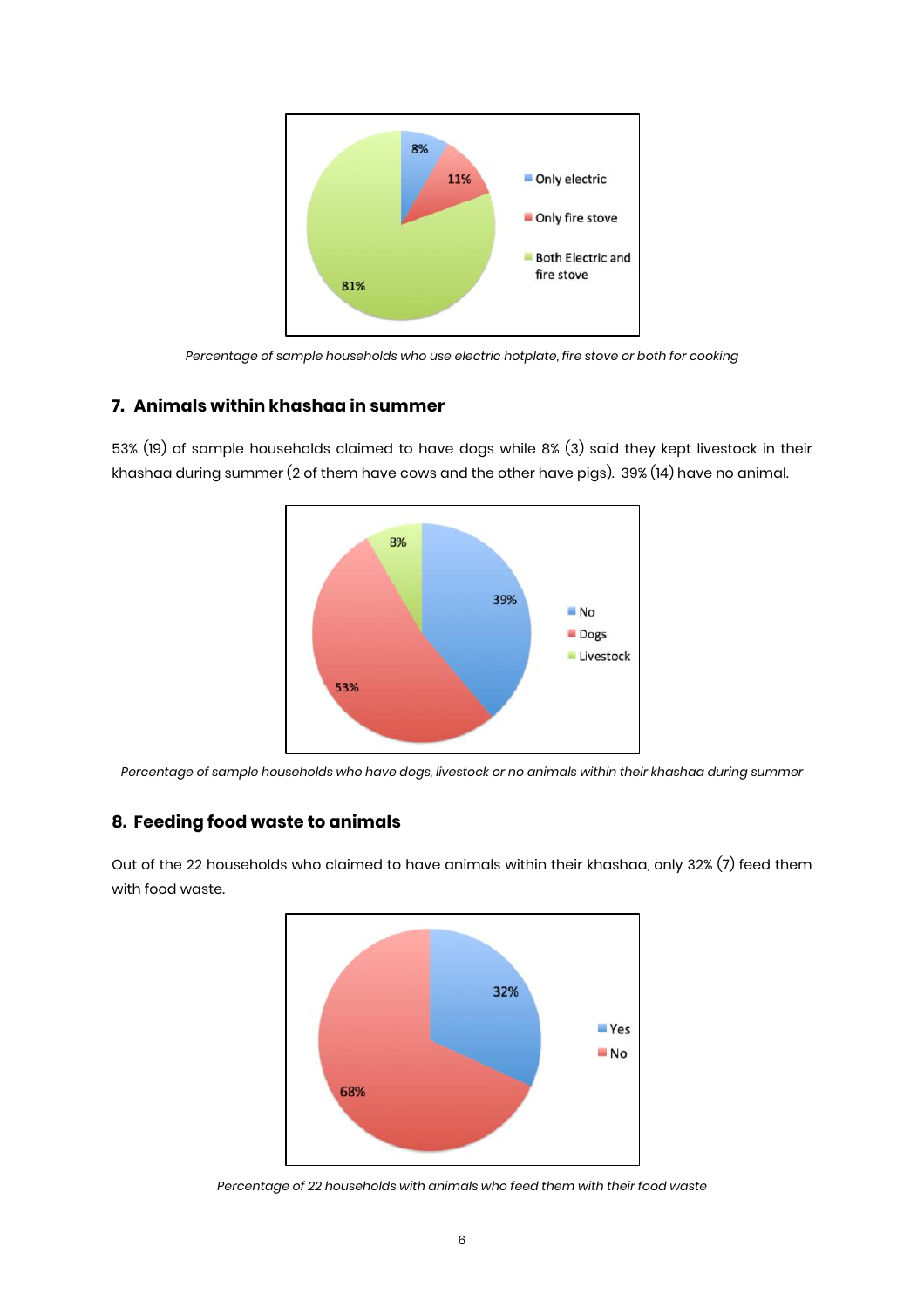# **WASTE COMPOSITION: RESULTS AND DISCUSSION**

#### **Livestock dungs**

Livestock dung has a special status among our 15 categories. Only 3 households (8% of the sample) have livestock and produce dungs. The first one possesses 10 cows and weighing showed they produce about 140kg of dung each week. The second one owns 7 pigs that produced 70kg of manure. The last one has only 2 cows but our measurements showed they produced about 80kg of dung over the course of one week.

For these households, if dungs were to be considered as domestic waste like all other 14 categories, they would represent 97% of their total waste. Even if we took into account all 36 households of the sample (including 33 that don't have livestock nor dungs at all), we would find that dungs represent on average 70% of all waste. This consideration would make further analysis futile, as we should conclude that livestock dung is by far the main waste management issue in Khishig-Undur soumcenter.

However, several important comments have to be made to put things into perspective and strongly minimize the importance of livestock dungs in Khishig-Undur soum-center's domestic waste composition – and even the relevance of classifying them as domestic waste in the first place.

First of all, it should be noticed that weighing dungs faces a very important time-related approximation: fresh dungs weigh obviously much more than dry dung. At the household who owns 10 cows, what they showed us to be produced by one cow in one day turned out to weigh about 2kg, while at the household who owns 2 cows the same alleged production (one cow in one day) was more than 3 times heavier (over 6kg). Since those dungs were supposed to have been produced roughly at the same time, it is hard to conclude which is the "right" weight.

Secondly, 2 of these 3 households (the one with 10 cows and the one with pigs) declared breeding animals was a professional activity, even though it was partially carried out within their personal khashaa. As such, dungs should not be considered as "domestic" waste, but rather as "professional" waste.

More importantly, most of cow dungs should not even be considered as "waste" at all. Indeed, Mongolian law defines waste as an "*article or item that the owner does not need anymore*"<sup>3</sup>. Since our households claimed to keep these dungs to dry them and fuel their stoves, they are not technically "waste". The household with 2 cows even collects dungs outside their khashaa to burn them, which proves they don't have enough of this alleged "waste".

In conclusion, since pig manure should be considered "professional" waste and cow dungs should not be considered as waste at all – and considering that including dungs in waste composition data makes it impossible to properly analyze domestic waste composition –, it seemed more relevant to exclude dungs from data analysis results and discussion in the rest of this report.

 

<sup>3</sup> Law on Waste, Art I, § 4.1.1, Ulaanbaatar, 2017, Mongolia.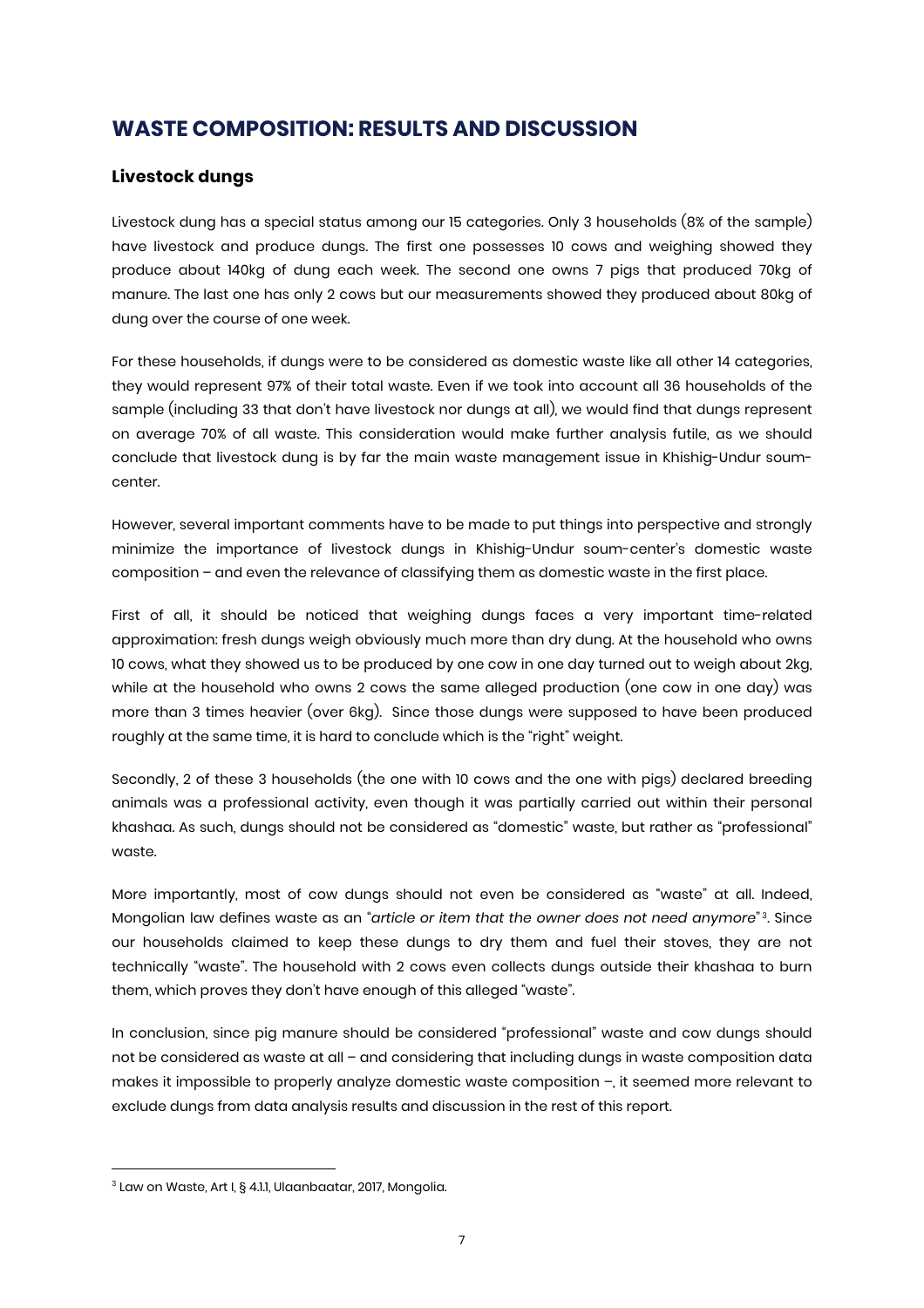#### **Domestic waste average weekly weight**

Excluding livestock dungs, average domestic waste turned out to reach 3.7kg per household per week. In light of household compositions, average weekly domestic waste production is 1.1kg per person in household, or 1.8kg per adult in household.



*Average weekly waste production per household, per person in household and per adult in household (kg)*



#### **Domestic waste average composition**

*Percentage of each category of waste among sample households (excluding livestock dung)*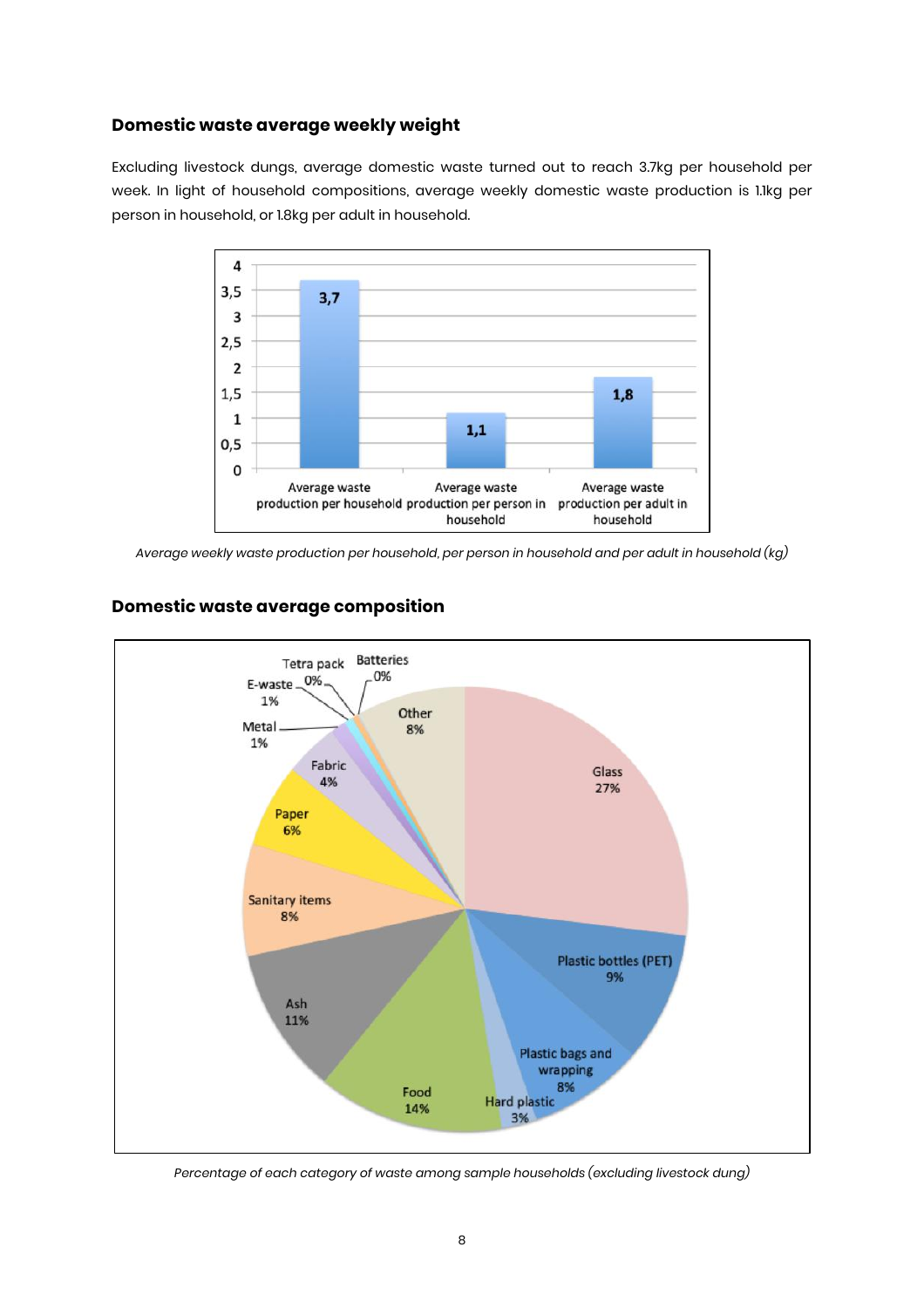Excluding livestock dungs, glass appears to be the number one category of waste (in weight), accounting for more than one quarter (27%) of total domestic waste. Plastics represent the second main category (20%), with PET bottles making up almost half of them. Food waste comes next (14%), followed by ash (11%) and sanitary items '(8%). Paper (6%) and fabric (4%) are present in smaller quantity, while metal (1.1%), e-waste (0.7%), Tetra packs (0.4%) and batteries (0.1%) are almost absent. Waste that couldn't fall under any of the 15 specific categories (wood, mixed items, unidentified material, etc.) represents 8% of the total domestic waste.

A few additional comments can be made:

- Glass is the number one waste in weight, but due to its lighter weigh plastic waste appeared to be much more important in volume. This reality needs to be taken into account for waste management considerations, especially in remote soums when transportation costs (to urban recycling factories) are directly linked to the volume that can be put in a truck.
- Only 7 households (20% of sample) claimed to feed their animals with food waste, so figures presented here should be quite representative of actual food waste production.
- Ash proportion may be slightly underestimated as only one third (12) of sample households brought ash with their waste. When asked, many claimed they didn't light any fire during the sorting week (because most (89%) can cook on electric hotplate so they light fires only to warm up the house), but it is possible some of them actually did light fires and didn't tell us.
- Sanitary items also suffer approximations, which are more ambivalent. One the one hand, they may have been underestimated since one third (12) of sample household did not bring any sanitary item at all, which is not realistic if only regarding toilet paper use. On the other hand, sanitary items' weight may have been overestimated for some households as toilet paper came out very humid and heavy, which could be explained by the fact that it was store outside and was wetted by rain. For the 2 households who brought the heaviest bag of sanitary items (app. 3kg), it turned out to be mainly baby diapers. These diapers were in fact in the right bag so they don't impact the relevance of total sample results. But we can still stress that this fact tends to overestimate average sanitary waste for household who don't produce baby diapers (which represent 94% of our sample).
- Fabric waste was probably also slightly overestimated as one household brought over 2kg of old fabric that had probably be kept in the house for a long time (we suspect that household to have used the study as a reminder that they needed to get rid of that old fabric).
- Metal waste may be underestimated since scrap merchants frequently pass by Khishig-Undur to buy old metal, which makes it valuable even as "waste". In this context, the nearly absence of metal in sorted waste was expected.

#### **Domestic waste production depending on income**

In order to look for differences in waste production depending on households' income, we compared data for 3 categories of annual income: less than 5 million MNT, between 5 and 10 millions MNT, and above 10 millions MNT per year.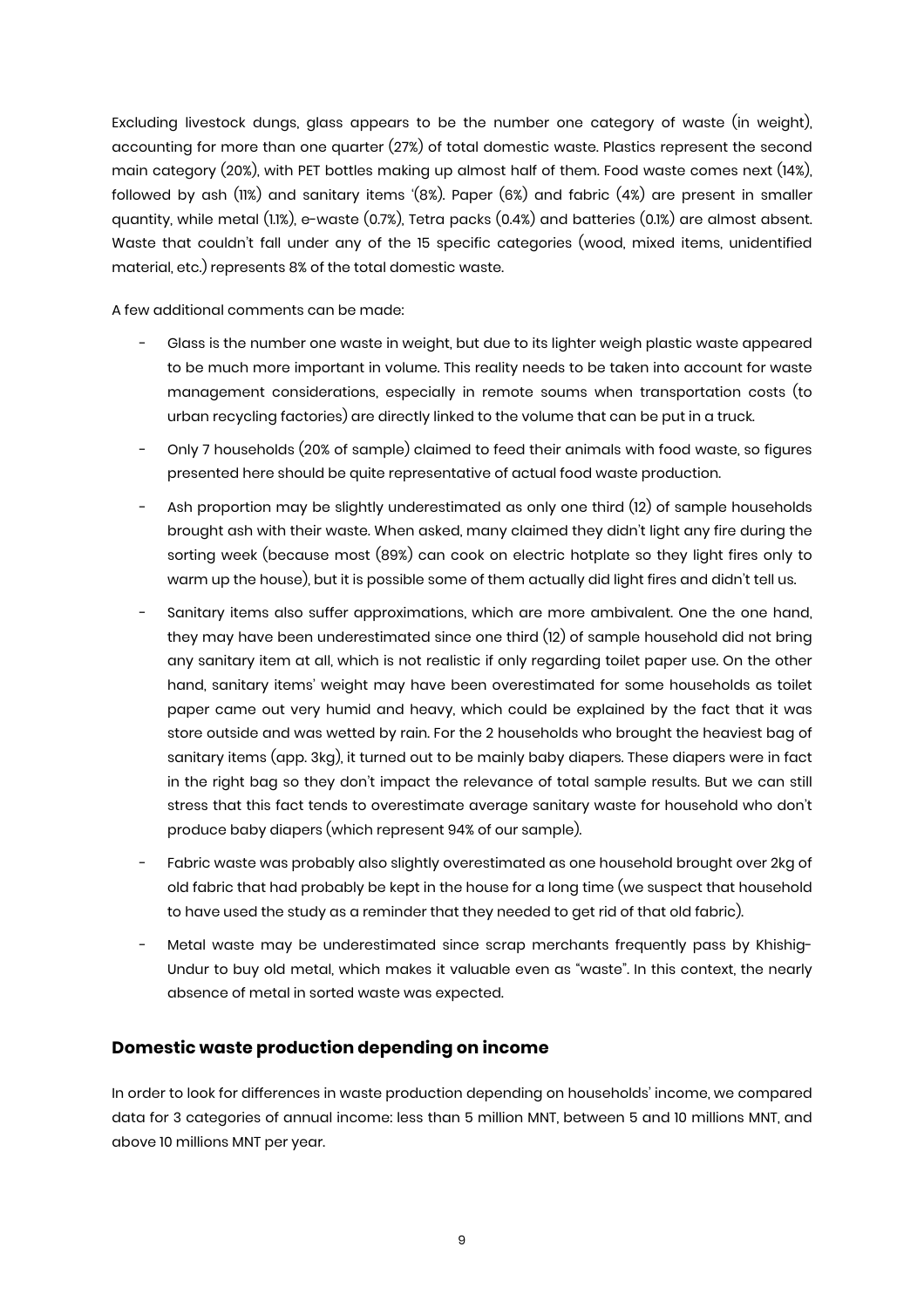

*Average waste production depending on household's annual income*

Regarding overall waste production, results show that waste amount tends to decrease as income increases. If we didn't take into account the number of households' members, households with 5 to 10 million MNT would seem to be producing more waste (4.1kg per week) than households bellow 5 million MNT (3.6kg per week) and households above 10 million MNT (3.0kg per week). But when we look at average waste production per person or per adult in households, it becomes clear that a higher income tends to a significantly lower waste production (see chart above).

As for waste composition (see table bellow), three main trends can be observed:

- Glass waste proportion tends to decrease as income increases (from 33% in households with less than 5 million MNT to 19% in households with more than 10 million MNT).
- Food waste proportion tends to increase with income (from 10% in households with less than 5 million MNT to 22% in households with more than 10 million MN).
- E-waste proportion tends to increase with income (from 0% in households with less than 5 million MNT to 4% in households with more than 10 million MNT).

Besides these trends, it is hard to identify specificities to each category of income, either because figures are quite similar from one to the other, or because the middle category (5 to 10 million MNT) is the one significantly higher or lower than the other two (which makes it impossible to identify a direct connection between income and waste production).

Finally, it can also be noticed that like in the whole sample, glass is the number one waste for households with incomes bellow 10 million MNT, but for households with more than 10 million MNT the number one category of waste is food.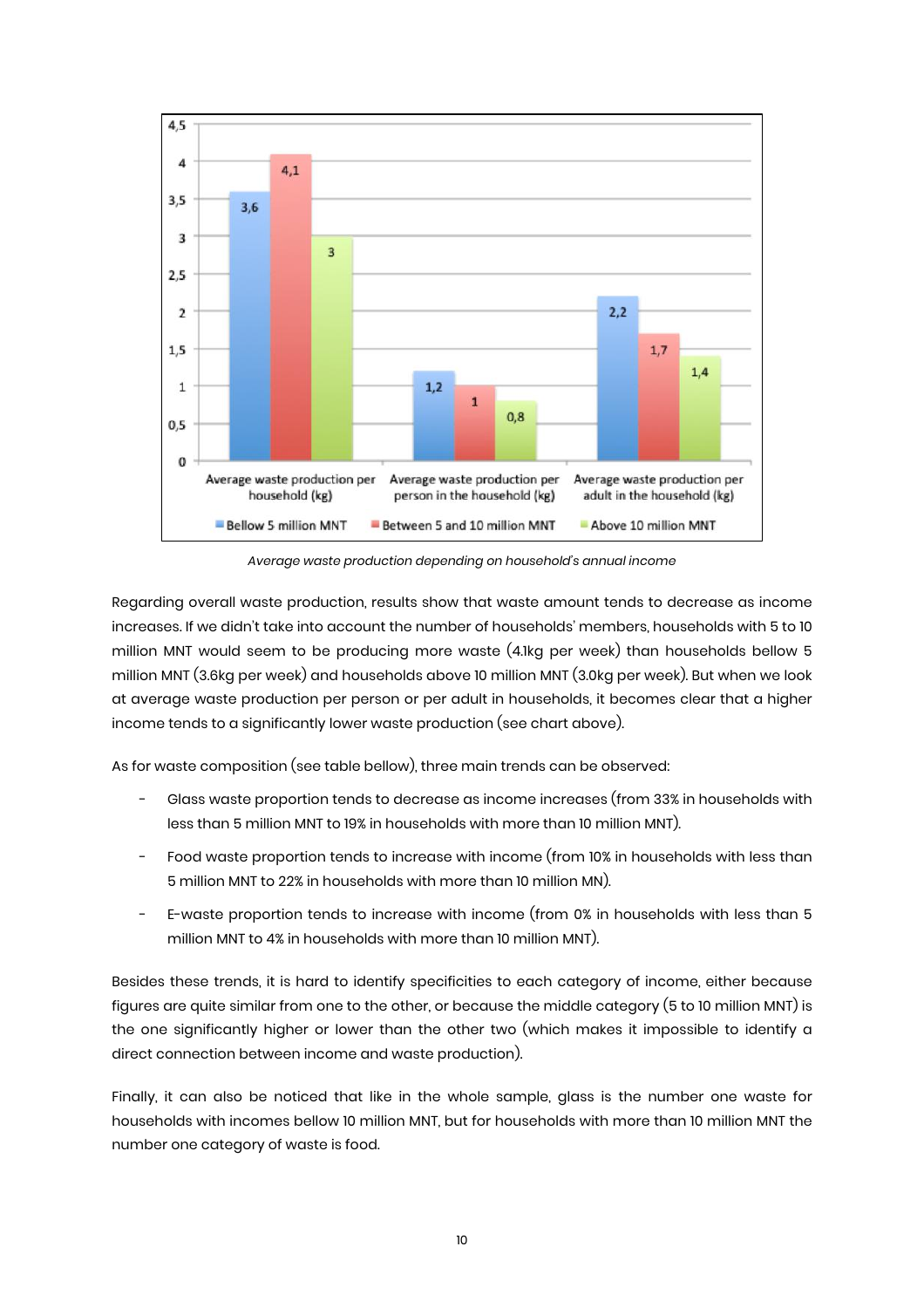| Average annual income | <b>Bellow 5 million MNT</b> | <b>Between 5 and 10</b><br>million MNT | <b>Above 10 million</b><br><b>MNT</b> |
|-----------------------|-----------------------------|----------------------------------------|---------------------------------------|
| Paper                 | 6%                          | 7%                                     | 5%                                    |
| Plastic bottles (PET) | 10%                         | 8%                                     | 13%                                   |
| <b>Hard plastic</b>   | 4%                          | 2%                                     | 2%                                    |
| Plastic bags          | 11%                         | 6%                                     | 10%                                   |
| Tetra pack            | 0%                          | 1%                                     | 1%                                    |
| Glass                 | 33%                         | 26%                                    | 19%                                   |
| Metal                 | 1%                          | 1%                                     | 2%                                    |
| Food                  | 10%                         | 13%                                    | 22%                                   |
| Fabric                | 3%                          | 5%                                     | 3%                                    |
| E-waste               | 0%                          | 0%                                     | 4%                                    |
| <b>Batteries</b>      | 0%                          | 0%                                     | 0%                                    |
| Sanitary items        | 2%                          | 13%                                    | 5%                                    |
| Ash                   | 15%                         | 7%                                     | 14%                                   |
| Other                 | 7%                          | 11%                                    | 1%                                    |

*Average percentage of each category of waste depending on income*

#### **Domestic waste production depending on type of housing**

We wondered if type of housing could have an impact on waste production and divided data depending on whether households lived in houses (3.7kg per household on average) or in ger (4.0kg per household on average). But since only 3 households (8% of the total sample) lived in a ger, results may not be very representative of all Khishig-Undur's households living in gers. With such a small "ger sample", it appears too approximate to identify trends and draw conclusions. Results are presented in the table bellow for information, but they should be treated cautiously.

| <b>Housing type</b>   | <b>House</b> | Ger |
|-----------------------|--------------|-----|
| Paper                 | 6%           | 4%  |
| Plastic bottles (PET) | 9%           | 12% |
| Hard plastic          | 3%           | 1%  |
| Plastic bags          | 8%           | 10% |
| Tetra pack            | 0%           | 0%  |
| Glass                 | 26%          | 36% |
| Metal                 | 1%           | 0%  |
| Food                  | 12%          | 27% |
| Fabric                | 4%           | 0%  |
| E-waste               | 1%           | 0%  |
| <b>Batteries</b>      | 0%           | 0%  |
| Sanitary items        | 8%           | 6%  |
| Ash                   | 12%          | 2%  |
| Other                 | 9%           | 1%  |

*Average percentage of each category of waste among households living in houses and in ger*